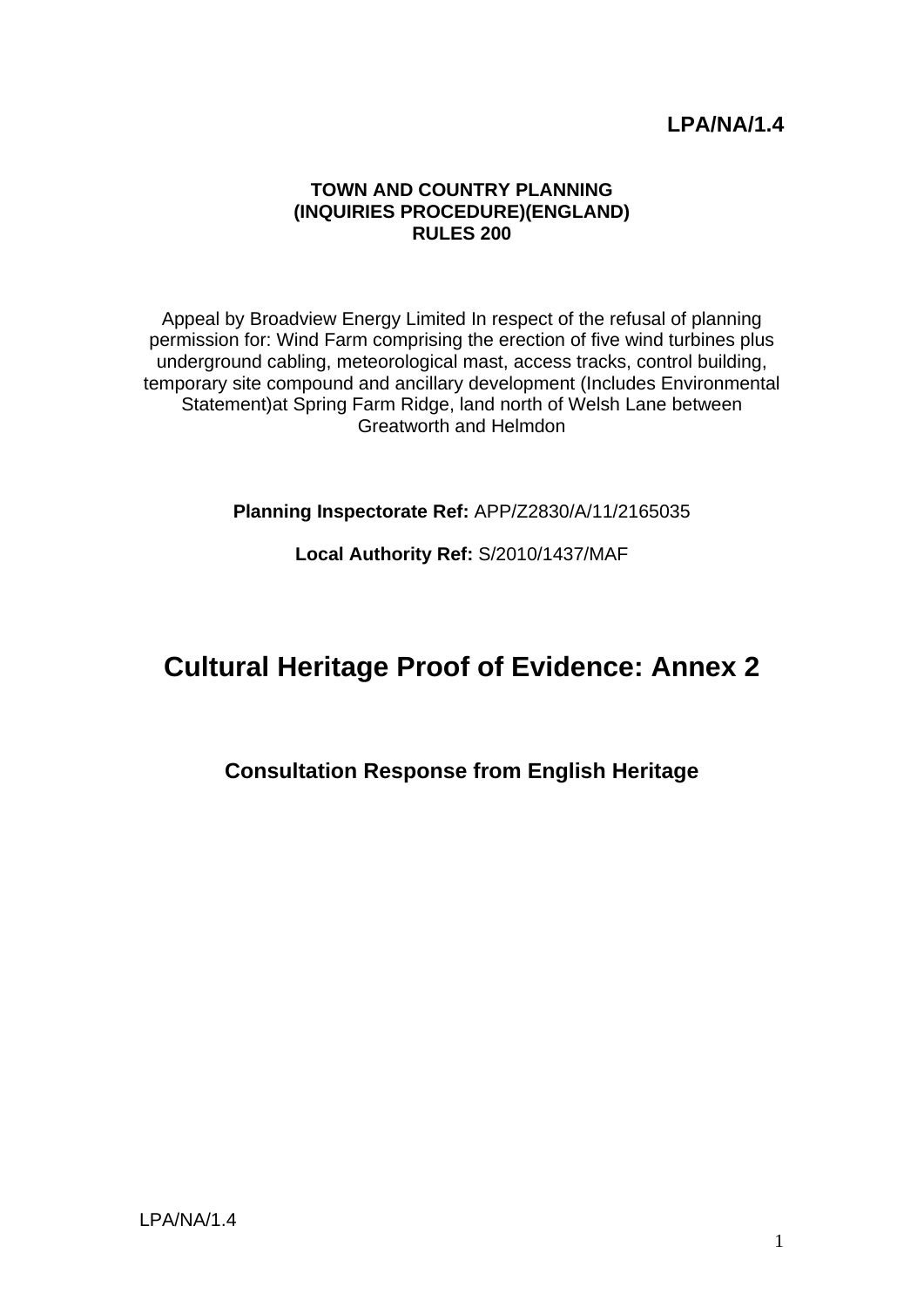## **Consultation response from English Heritage**

EAST MIDLANDS REGION 44 DERNGATE, NORTHAMPTON, NN1 1UH *Telephone 01604 735 400 Facsimile 01604 735 401 www.english-heritage.org.uk English Heritage is subject to the Freedom of Information Act. All information held by the organisation will be accessible in response to a Freedom of Information request, unless one of the exemptions in the Act applies.* 

Mr Christopher Johnston South Northamptonshire District Council **Springfields Towcester** Northamptonshire NN12 6AE Our ref: P00094899 14 January 2011

Dear Mr Johnston

#### **Notifications under Circular 01/2001 & GDPO 1995 SPRING FARM RIDGE WIND FARM, GREATWORTH, SOUTH NORTHAMPTONSHIRE, NORTHAMPTONSHIRE Application No S/2010/1437/MAF**

Thank you for your letter of 18 November 2010 notifying English Heritage of the above application. Please excuse the delay in responding which was due to the severe weather affecting site visits planned for last month. Having considered the submitted information we can offer the following comments.

#### **Summary**

The proposed wind farm at Spring Farm Ridge has the potential to impact upon the setting and significance of a large number of designated and nondesignated heritage assets. Consequently it is felt that the development's affect on the historic environment is a key consideration when determining this application.

The submitted information presents a good starting point from which to understand the impact of the proposal on the historic environment though is not felt to be exhaustive and some further analysis is felt to be necessary and in some cases desirable. Also it is noted that there exists a close relationship between heritage assets and their landscape setting and that this predominately rural character can, in some cases, emphasise the impact the turbines on the setting and consequently, the significance of heritage assets.

Seven instances are cited where it is felt that the impact of the wind farm development will result in a moderately harmful effect on the significance of high grade designated heritage assets or group of assets. These are: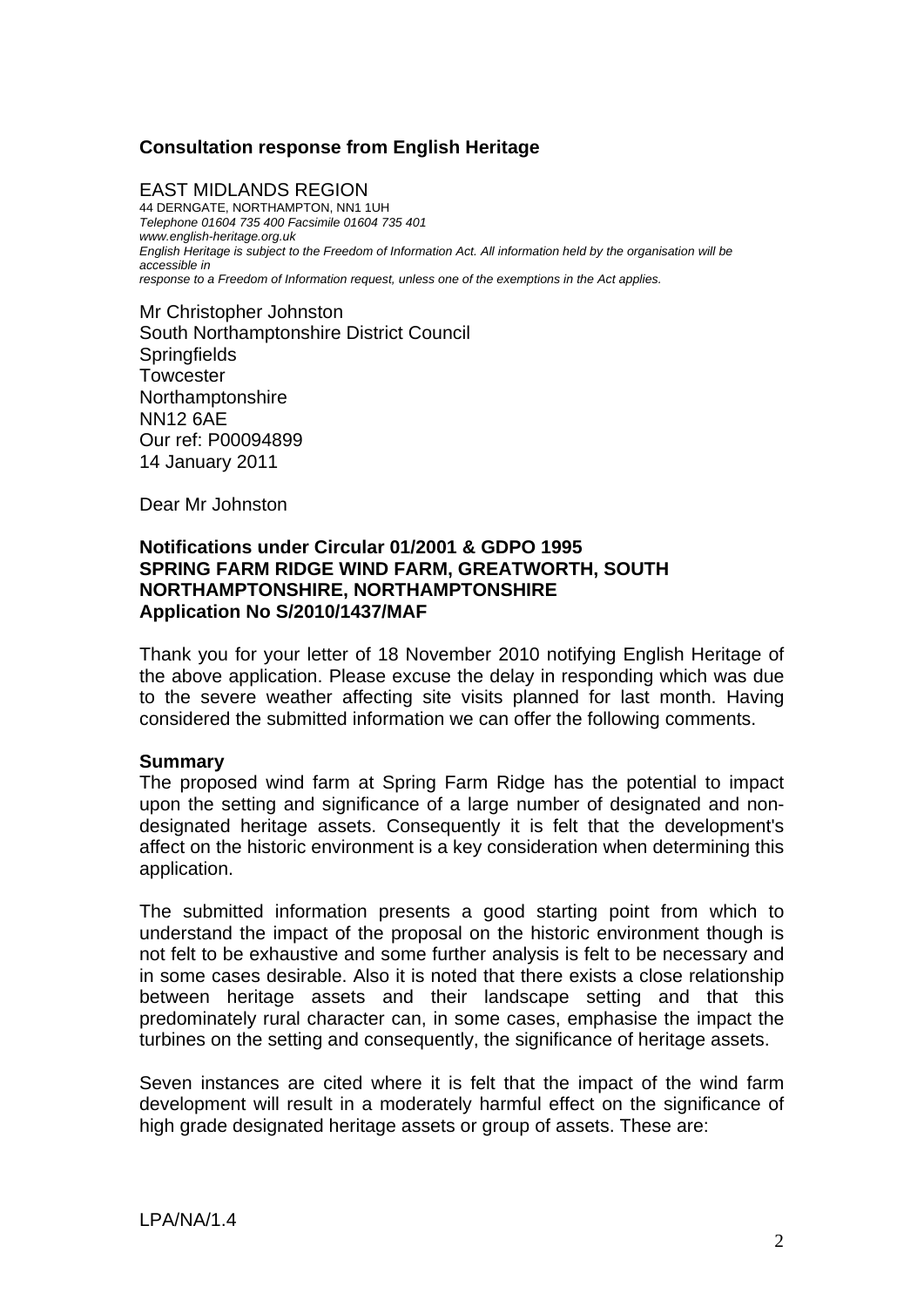Sulgrave: Castle Hill Ringwork - Scheduled Ancient Monument: SAM), St James Church (grade II\* listed building), Sulgrave Manor (grade I). The latter is felt to havethe potential for moderate harm and requires further analysis.

Helmdon: The Church of St Mary Magdalene (grade II\*), Astwell Castle (SAM and grade II\* listed building)

Canons Ashby Estate (Collection of SAM, grade II\* Registered Park and Garden, Grade I, II\* and II listed buildings)

The Stowe Estate (Grade I Registered Park and Garden, grade I and II listed buildings)

Consideration should also be given to the way in which these assets contribute to the significance of other designated and non-designated heritage assets, such as conservation areas, grade II listed buildings and registered parks and gardens. In addition attention is drawn to the potentially major impact that the development could have on the deserted medieval village at Stuchbury, a non designated heritage asset that is potentially of national significance. It is requested that the potential impact is explored further, with reference to your archaeological advisors.

In determining this application it felt important to consider, in line with policy HE1.2 of PPS5, the potential to deliver similar measures to mitigate climate change in a manner that is less damaging to the historic environment. Potentially this could be achieved through adapting the current proposal. However, If this is felt to be neither feasible or desirable, policies HE1.3, HE9.4 and 10.1 of PPS5 should be considered once the overall degree of harm to heritage assets has been satisfactorily demonstrated. To summarise, these policies request that where harm to the significance of a heritage asset or assets is caused by a proposal than the wider public benefits of that proposal should be weighed against the harm caused. The greater the harm the greater the public benefit required by way of justification.

## **English Heritage Advice**

The proposal is for five wind turbines on land at Spring Ridge Farm in the parish of Greatworth. The height of each turbine is around 125 metres to blade tip with a hub height of around 80 metres. The height of the turbines combined with their elevated siting within a broad undulating landscape produces wide ranging visual impacts over an area that contains a significant number of designated and non designated heritage assets. The applicant's summary of historic environment shows that within a 5km radius of the site there are 8 scheduled ancient monuments, 319 listed buildings (of which eight are listed grade I and 13, grade II\*) and one registered park and garden, Sulgrave Manor. Beyond this radius the submitted 'zone of the theoretical visibility' maps show the potential for varying degrees of visible impact up to 20km and it is conceivable that heritage assets of a significant scale, area or position could be affected, for example Canons Ashby House or the grade I registered park and garden at Stowe. In addition consideration should be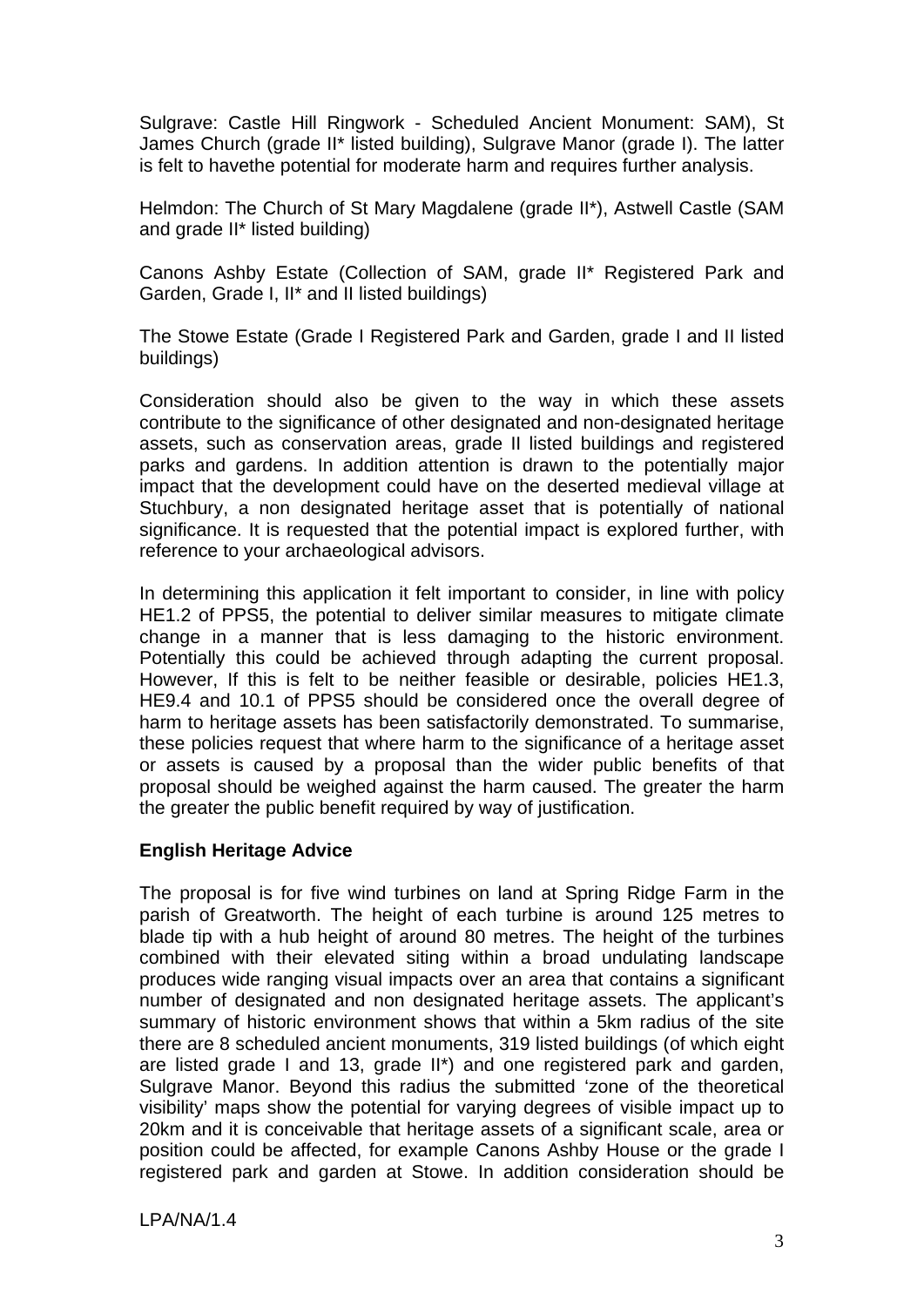given, in line with policy HE8.1 of PPS5, to the effect on un-designated heritage assets. Consequently the proposal's impact in relation to the historic environment should be considered thoroughly and in reference to national and local policy advice not only in relation to environmental impact assessments but also the historic environment, especially PPS5: Planning for the Historic Environment.

The applicant's assessment of the impact the proposal may have on the historic environment is explored within chapter 8 of the submitted environmental impact assessment, appendix 4 of that report and several wireframe viewpoints. Considering the wide area of potential impact and the number of heritage assets that could be affected the applicant's assessment is robust. In particular we welcome the consideration of relevant policy and guidance, the highlighting of several instances where the impact is felt to be moderate and significant, and the analysis through written description and viewpoints in relation to Canons Ashby and the parkland of Stowe. Whilst we would disagree with some aspects of the analysis and see the need for further analysis on their part, the consideration of the historic environment presents a sound starting point from which to discuss and explore the issues involved.

The principle concern of English Heritage is the effect the application may have on highly graded heritage assets; scheduled ancient monuments and listed buildings and registered parks and gardens graded I or II\*. In addition the effect on conservation areas and other designated heritage assets is considered especially when they have an association with highly graded designated assets, for example the grade I Sulgrave Manor and its grade II registered park and garden and place with the Sulgrave Conservation Area.

## **General Comments**

Our comments are chiefly made in relation to specific assets and are given below. However, there are a number of general themes and observations we wish to highlight. We would agree with the applicant that no registered heritage assets would be directly affected by the instillation of the wind farm and that consequently it is the consideration of indirect effects that is pertinent. Put another way the application involves the consideration of the effect on the setting of a heritage asset and the contribution that setting makes to the significance of that heritage asset. Setting is defined within paragraph 113 of the Historic Environment Planning Practice Guide that accompanies PPS5 as 'the surroundings in which an asset is experienced'. The setting of a heritage asset is particular to each asset and results from a number of factors, not always just visibility. Through extensive site visits it became clear that the setting of many if not all heritage assets considered had a close relationship to the wider landscape in which they were placed. The overwhelming rural nature of the surrounding landscape is undoubtedly partly the result of modern agricultural practices but is relatively free from modern large-scale interventions such as infrastructure (pylons, major roads ect.) or views of large conurbations. This reinforces the rural nature of many heritage assets and noticeably adds to the aesthetic and historic values of their significance. The view expressed by the applicants that the turbines would be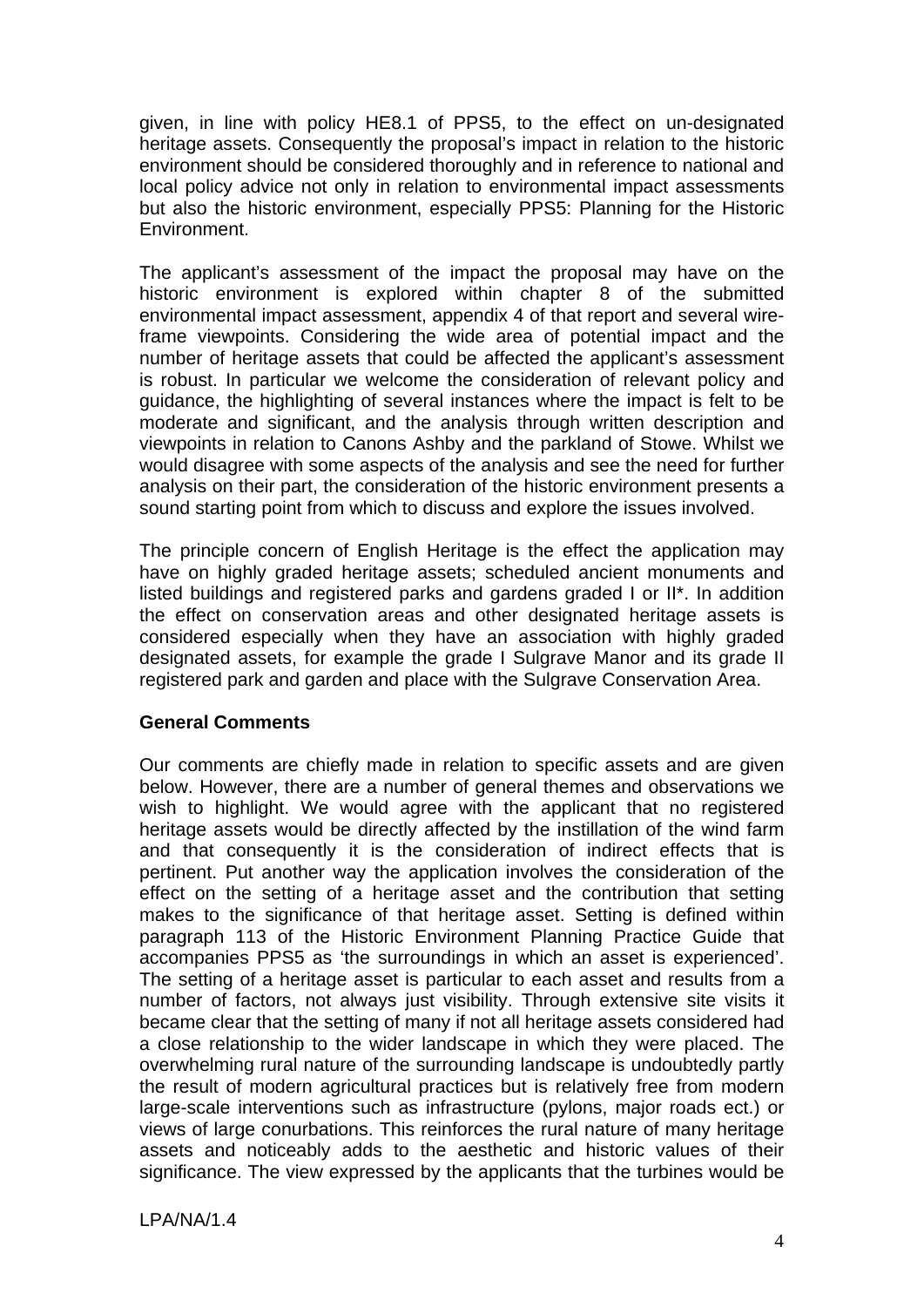seen as another feature in the landscape does not take into account their large scale industrial character in an environment largely devoid of such features. It follows that their impact will be the greater due to their 'alien' nature and that even at distances beyond 5km they can appear as an untypical and sometimes discordant feature that intrudes on the setting of a heritage asset and its rural context.

Another consideration is the applicant's assertion that screening reduces the impact of the development for the majority of heritage assets. Considering the nature of the landscape this is undoubtedly a strong factor in determining indirect affects. However, in some instances, outlined below, we feel that screening has been over relied upon.More generally we would draw your attention to paragraph 25 within 'The Setting of Heritage Assets: EH guidance (Consultation Draft)' 2010 which states that screening may change over time and that the potential removal of screening should be considered when defining setting. This is particularly the case for modern tree plantations, trees not covered by formal protection or the potential of woodland management to result in the thinning of tree cover.

#### **Specific comments**

**Castle Hill Ringwork** (Scheduled Ancient Monument) and **St James Church**  (gradeII\* listed building)

The Castle Hill Ringwork and St James Church are the two oldest designated heritage assets within the village of Sulgrave. Their close proximity represents the historically typical arrangement of manorial centre combined with a place of worship and it is reasonable to assume that the early village developed around this grouping. Excavation within the ringwork uncovered evidence for construction dating to the late 10th century Anglo Saxon period, whilst a resited triangular headed doorway in the tower of St James also indicates significant Anglo-Saxon settlement within the present village. The ringwork appears to have remained in occupation until the late  $12<sup>th</sup>$  century when presumably the manor moved to the present site of Sulgrave Manor, helping to create the distinctive figure of eight pattern layout of the village that dominates to this day.

The significance of the ringwork and church is expressed in a number of ways. Their historical and evidential value both as individual monuments and when together is considerable and well-documented. Their enduring presence within the village will have considerable communal value in the way they define a sense of place for past and present generations, whilst there is considerable aesthetic value through the artistic expression of the Church, its church yard and the green open space of the ringwork. Their contribution to village character is also their contribution to the character of the Sulgrave Conservation Area. The setting of both is intimately linked with each other and the south-west edge of village and the immediate fields that adjoin it.

The turbines will be visible from shaft height upwards from the mound of the ringwork and from the remnant of its bailey to the south west. Views from the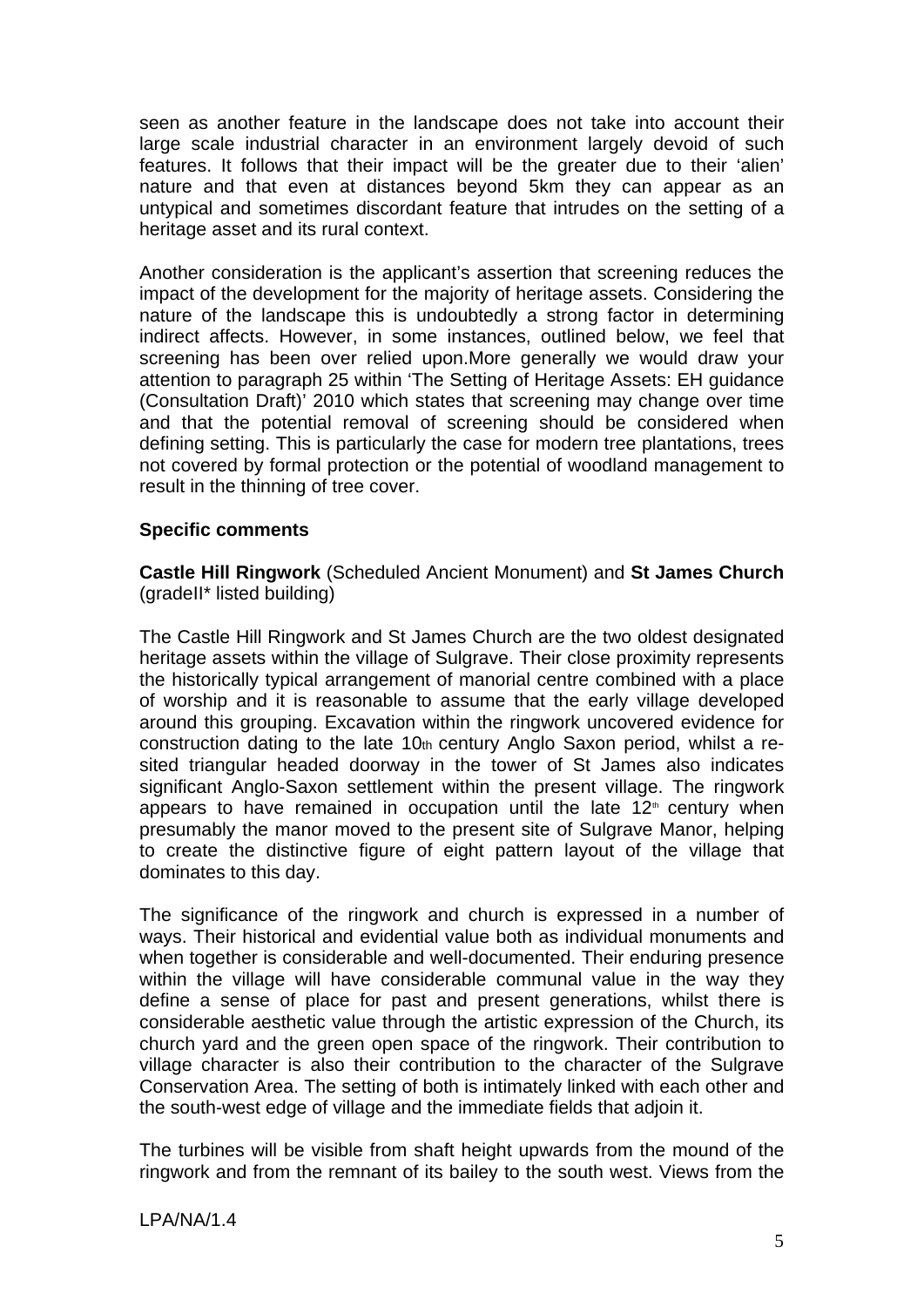church yard seem to be screened by the houses opposite, though glimpses through gaps in the building line and blade tips appearing above houses are a possibility. It is felt that where visible the turbines will intrude onto the intimate connections between Church, ringwork and village and so detract from the setting of each and compromising the aesthetic value of this relationship. The screening afforded by houses and topography reduces the impact but it is felt that a degree of moderate harm to the significance of these assets still results. Another consideration is the dominance of the Church's tower in medium to long distance views of the village and the potential for the turbines to appear in such views when approaching from the north and north west. It is advised that this wider impact is assessed more fully.

**Sulgrave Manor** (Grade I listed) and attendant registered park and garden (grade II)

The present Sulgrave Manor is in part the remains of the manor house built around 1540 - 60 by Lawrence Washington and a 1920s restoration in the Elizabethan manorial style by Sir Reginald Blomfield, who also designed the gardens. Lawrence Washington's building is a good example of a 16th century manor house whilst Blomfield's restoration, addition and garden harmoniously add to and emphasise the original building's solid traditional character. The grade I listed status of the house is in part due to the connection through ancestry, with George Washington, the first President of the United States. Whilst this gives the building and its grounds considerable historic value in itself the securing of the property and its restoration as a memorial to Washington in the early part of the 20th century is highly significant for our understanding of the Anglo-American Peace Movement and Anglo-American relations in general. Held in trust for the peoples of the United States and the United Kingdom the property has a high commemorative and associative value that gives the property and its grounds an international significance.

The manor is situated at the south-eastern edge of Sulgrave and though slightly detached from the main body of the village it is clearly still part of it. This relationship is reflected in the boundary of the conservation area. The garden forms the immediate setting to the manor house and has an intimate inward-looking relationship with the house as befits its status. Beyond the garden the Manor forms associative and aesthetic relationships with the houses to the north and south and the landscape beyond.

The house faces the direction of the wind farm site though is placed in a slightly sunken position allowing it to be screened at lower level by houses to the south and the landscape beyond. This is clearly shown in the viewpoint taken from the formal garden at the front of the house. However, considering the proximity of the proposed wind farm and the high national and international significance of the Manor it is necessary to explore inter-visibility further. What is not clear is the potential for the turbines to be seen from the upper levels of the house and the raised south-western section of garden. Additionally views from the gated road to Weston, the north-eastern footpath that runs out from the Manor and the raised area of open ground to the west of the garden should be analysed to understand the wider context. Without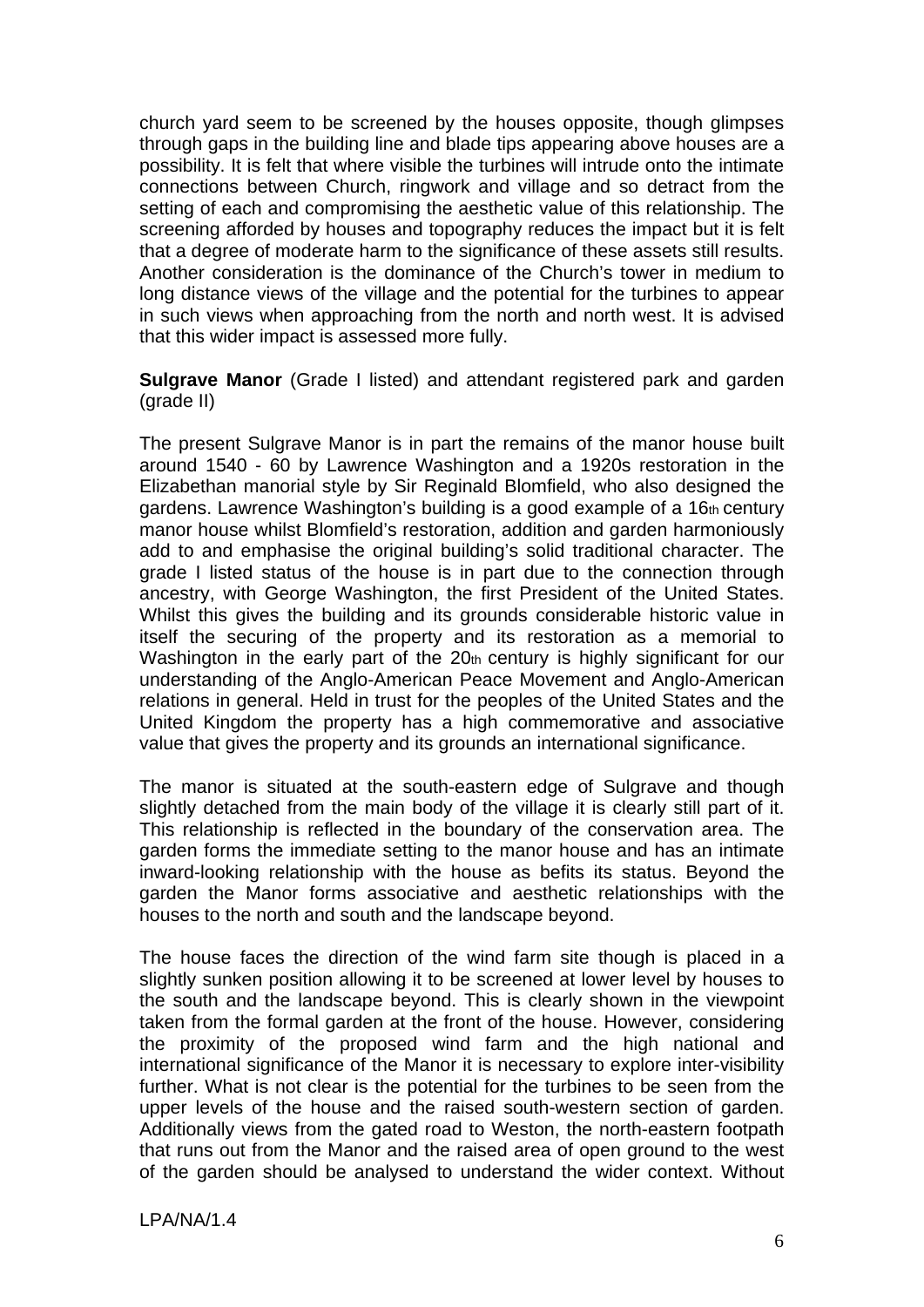such analysis there is a danger that substantial or moderate harm to the setting and significance of Sulgrave Manor could occur and not be identified prior to determination.

## **Church of St Mary Magdalene**, Helmdon (Grade II\* listed)

St Mary Magdalene is a  $14<sub>th</sub>$  century church with considerable  $19<sub>th</sub>$  century restoration work. It is situated at the southern boundary of Helmdon where the land rises up out of the village and the built form gives way to open countryside. The elevated position of the church emphasises its presence within the landscape and this part of the village. West of the church are the remains of a medieval manorial site and beyond a section of the Great Central Railway line and beyond both is the proposed wind farm development. Though an undesignated heritage asset the manorial remains have significance in understanding the development of Helmdon and manorial sites in general. Similar to Sulgrave, the close connection between church and manor is a deeply historical survival that would have helped shape and form the village. The line of the Great Central railway is not overly obvious save for its remaining viaduct, which itself should be seen as un-registered historic asset.

Views from the western edge of the Church of St Mary Magdalene will clearly show the wind farm and the combination of both will be seen in various ways. The church yard often limits and contains views though there is a notable view from the southern section of the church yard where the turbines will intrude onto the close view of the Church itself. This juxtaposition is then seen again on the footpath that runs south east from the village. Another important consideration is the view coming out from the village where presently the Church dominates. This dominance will be greatly challenged by the extensive view of the wind farm to the west. It is felt that such impacts will cause a negative impact on the aesthetic values of the Church and its setting as defined by the manorial remains and location at the edge of the village. Considering the degree of screening around the Church the impact on the building's significance is felt to be moderately severe and should be considered along side not only other impacts on the historic environment but the impact on Helmdon as a whole. Further viewpoint analysis would help to explore this issue.

# **Astwell Castle** (Scheduled Ancient Monument and Grade II\* listed building)

Astwell Castle comprises the extant and buried remains of a fortified manor house dating from the 15th and early 17th century. The disappearance of its attendant settlement has left the property isolated and remote in the landscape. The combination of gate-house tower and main house with a wide panoramic view of the countryside beyond gives the property considerable aesthetic value which combine with its historic and evidential values in forming its national significance.

This impression is best viewed looking west from the road that runs past the property and the foot paths that lead off from it. It is highly probable that the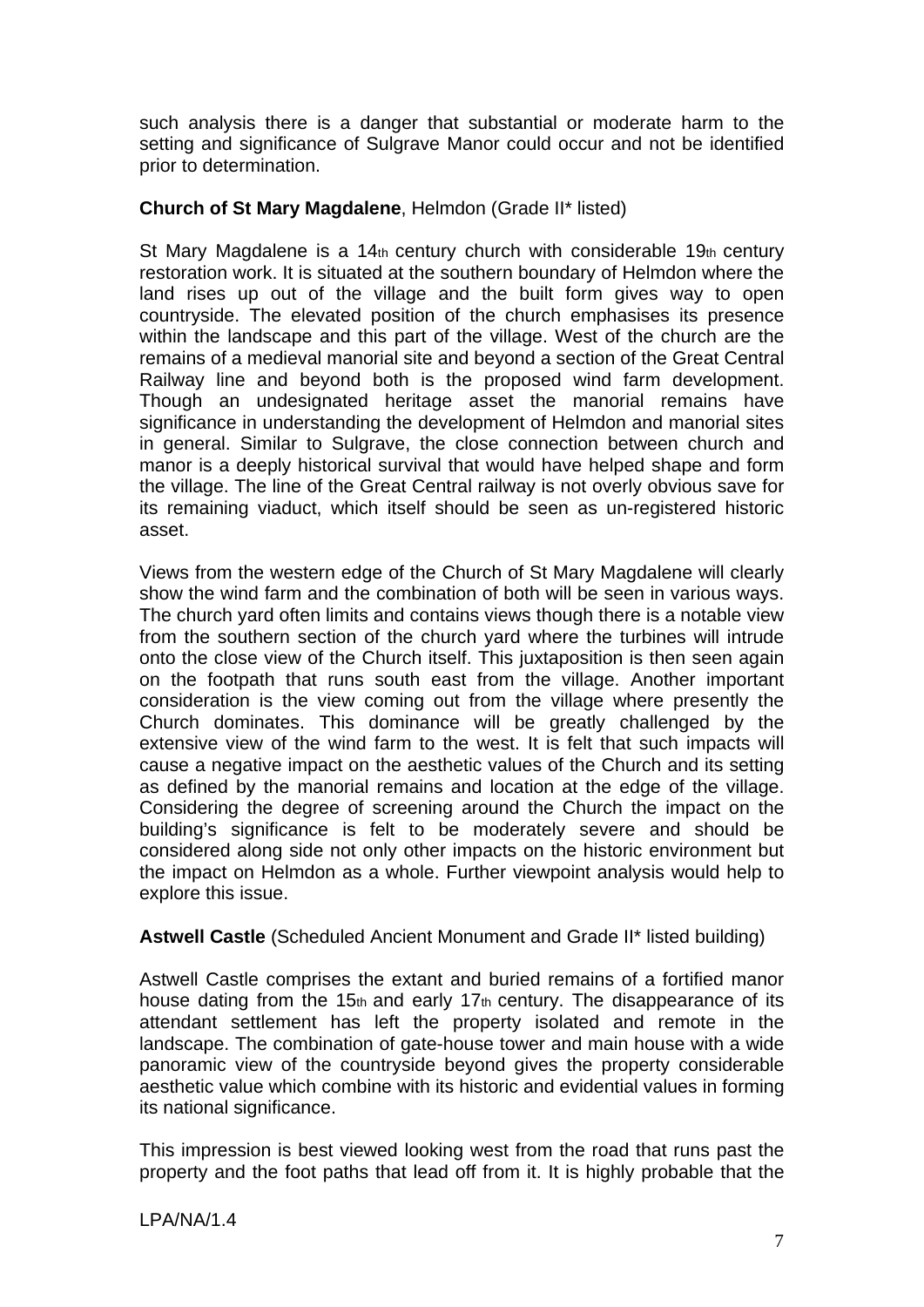gatehouse tower is positioned so to take in this view. As the wind farm will be clearly seen from these aspects it can be said to intrude onto the relationship between heritage asset and its landscape by introducing an alien feature that will draw attention. Considering the distance between the Castle and the width of view it is felt that the harm caused to the significance of the registered heritage assets will be of a moderate scale.

**Canons Ashby** (Scheduled Ancient Monument, Series of grade I, II\* and II listed buildings and grade II\* Registered Park and Garden)

The Canons Ashby estate is a compact collection of mostly high grade heritage assets that represent the transition from Augustinian Priory to Country House estate. The degree of survival and the quality of the assets themselves form a whole that is of exceptional national significance.

The estate is located on the brow of a broad hill that allows a degree of intervisibility with the wind farm site, even though it is 7km distant. The latter phases of development are represented by Canons Ashby House (grade I listed) and its grade II\* registered park and garden. The elevation of the house with the closest visual connection to the wind farm site faces south-west whilst the wind farm is located due south. This limits direct visual connections from inside the house and the main designed landscape features that connect with this aspect. The wind farm will be visible from the roof of the tower of the main house and it is probable that this once acted as an historic viewing platform. It is possible the oblique views from the upper stories of the tower shall include some of the turbines. Within the grounds it is probable that the turbines will be visible from the parkland to the south-west and west of the house where screening is less prevalent or the ground is elevated. The present view is largely uninterrupted by large scale modern features and consequently the introduction of turbines will be noticeable and intrusive. Considering the distance between application site and estate combined with the varying degrees of intervisibility it is felt that the proposal will have a moderately negative impact on the significance of heritage assets within the estate, in particular the main house and its registered park and garden.

**The wider Stowe Estate** (Grade I registered Park and Garden, grade I and II listed buildings)

The proposed wind farm will have some inter-visibility with the northern parkland at Stowe. This is an informally landscaped deer park set amid rolling hills and contains two important garden structures, the Gothic Umbrello (grade II listed) and Wolfe's Obelisk (grade I listed). This part of the landscape does not remain in its pristine  $18<sup>th</sup>$  century form. Much of the parkland has been given over to farming and subdivided by hedges, though recent work by the National Trust has sought to restore it and a large number of new trees have been planted. The vista between the Temple of Concord and Wolfe's Obelisk has been obscured by later tree planting, but it is conceivable that this could be restored in the future. Also a number of houses and farm buildings have been built within the visual envelope of the parkland since the  $18<sub>th</sub>$  century. Despite this the essential character of the parkland remains intact as does the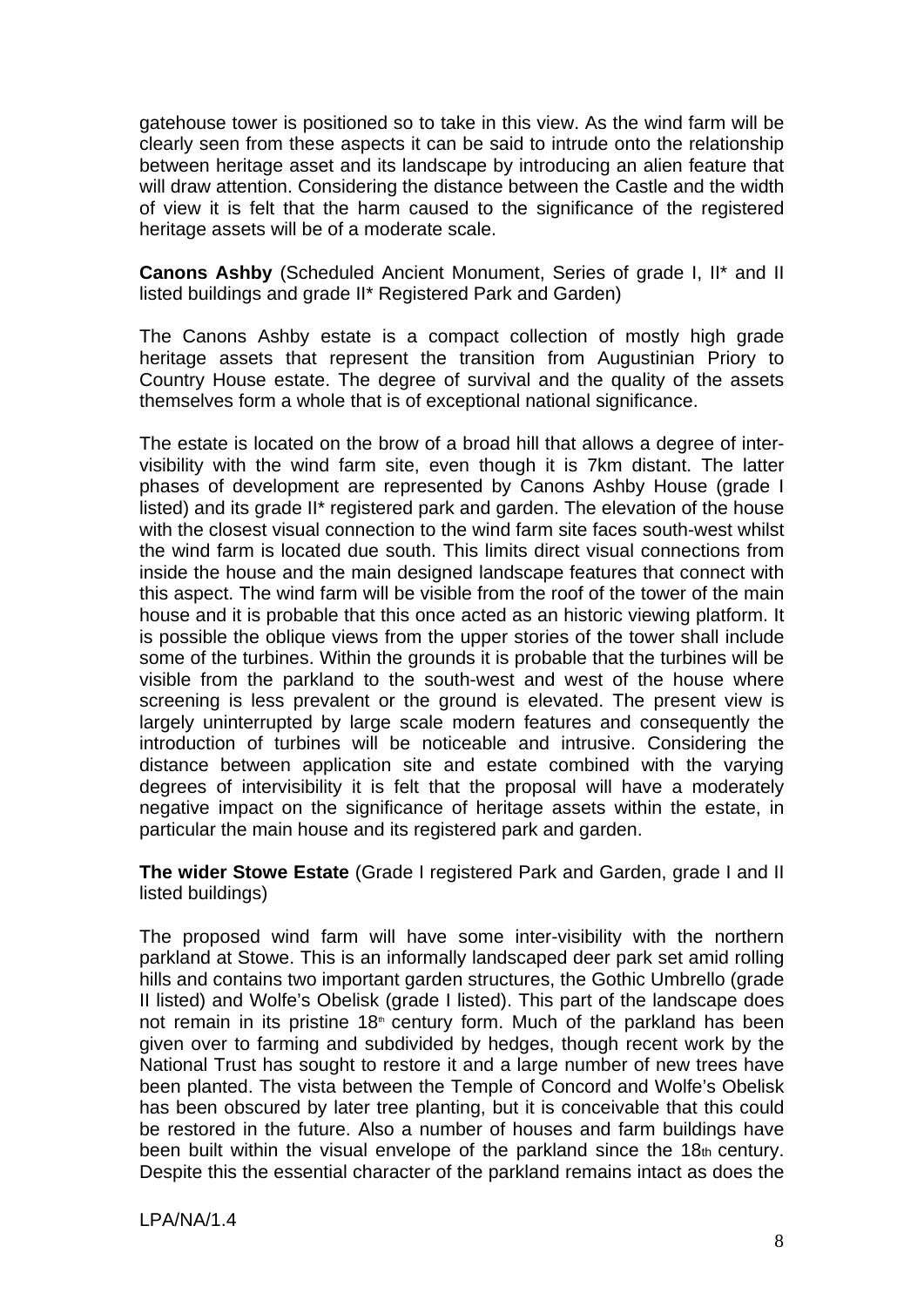wider setting of the park and the house itself, which remains overwhelmingly rural and this is both of historic and aesthetic value.

Photomontages supplied by the applicant for the proposed wind farm (photomontage 18b) indicate that the wing tips of all five turbines will be visible from the park land. Granted, they do not interfere with a planned vista and as the turbines are over 10km away they are relatively small. However, as they will be moving they will draw they eye and will doubtless be more visible in the landscape than any photograph can suggest.

The impact of the turbines on the landscape is assessed on pages 22-23 of AppendixB to the Environmental Statement, Landscape and Visual, that accompanies the application. This concludes that in terms of landscape character and visual amenity the level of change is considered slight and the effect of change is considered moderate and that this would does not represent a significant impact on the Park.

Our view is the development would harm the significance of the Park. This harm would be less than substantial, as a major vista is not affected, but the development would be an alien intrusion into the otherwise overwhelmingly rural setting and the dominance of Stowe over the entire landscape would be challenged and diminished. This would be noticed by all who visited the park and detract from the experience of all those visiting and is therefore not insignificant. This harm to significance needs to be taken cumulatively with the harm to the setting of other heritage assets and weighed against other public benefits.

## **Stuchbury** (un-designated heritage asset)

A group of extensive earthworks of the deserted medieval village of Stuchbury are located on land adjoining the northern boundary of the wind farm site. These earthworks are of regional significance and their extent and degree of survival suggest that they have the potential to be of national significance. We would advise that the impact of the proposal on the significance of these earthworks is fully considered, in line with Policy HE8.1 of PPS5, and in reference to your archaeological advisor.

## **Conclusion**

English Heritage considers that the Spring Farm Ridge wind farm application will cause a moderate degree of harm to the setting and significance of six highly designated heritage assets or groups of assets. Furthermore there is the potential for a significant degree of harm to be caused to the significance of Sulgrave Manor and this requires further analysis. The cumulative affect of these impacts are considerable in themselves but need to be considered alongside the total impact on all designated and un-designated heritage assets.

In considering the overall impact it is important to consider, in line with policy HE1.2 of PPS5, the potential to deliver similar measures to mitigate climate change in a manner that is less damaging to the historic environment.